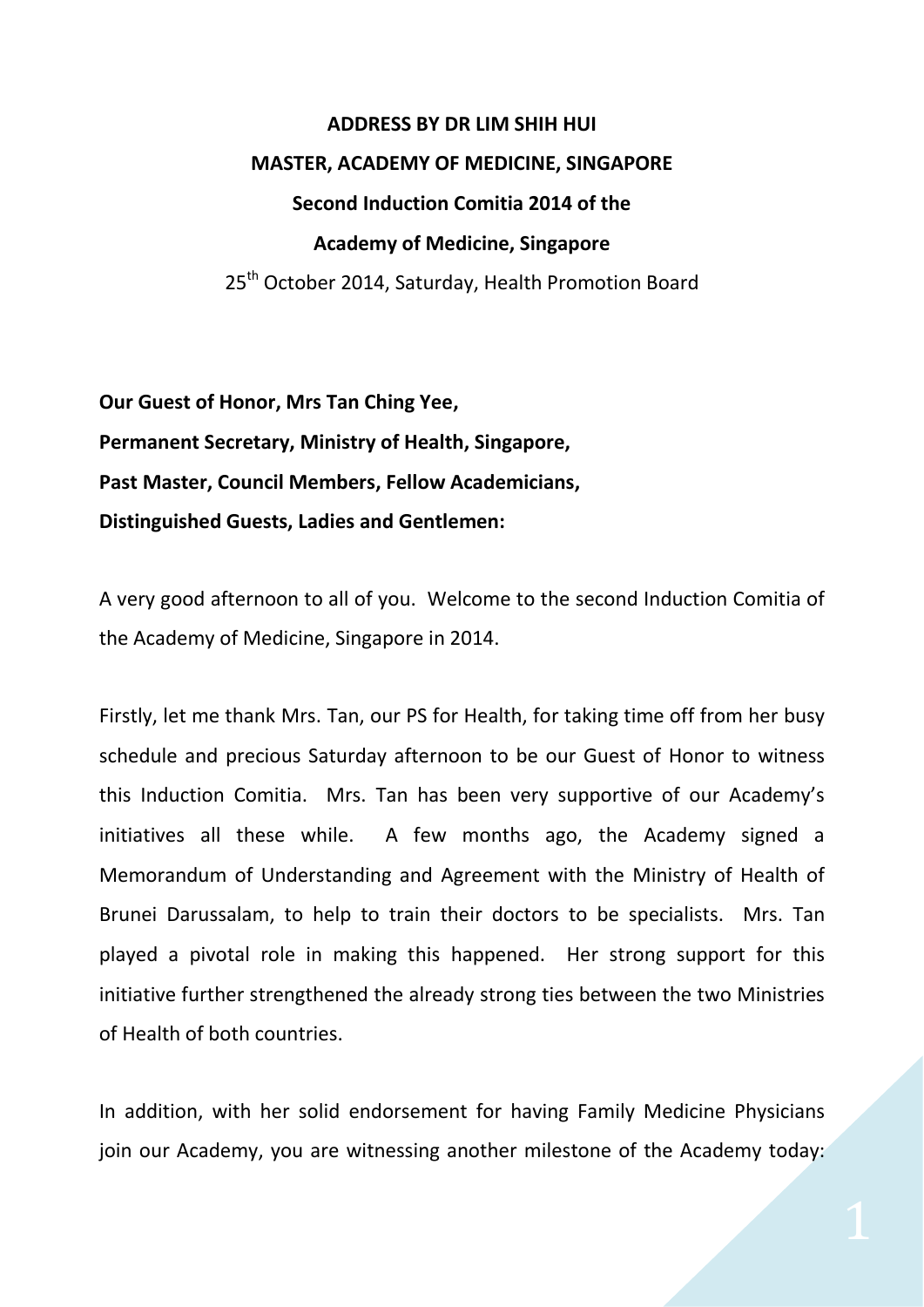the induction of competently-trained Family Medicine Physicians Fellows into the Academy. Of a total of 81 new Fellows to be inducted this afternoon, 24 are Family Medicine Physicians. In fact, our Academy received 65 applications from Family Medicine Physicians. The other 40+ FM Fellows will be inducted next year.

For those who are senior to me in the audience, you may be in the know that in the late 1960s, our senior academicians invited our senior General Practitioners, or GPs, to form a Chapter within the Academy. Due to the nature of GP's training and practice then, they elected to have their own professional body to represent their interest. Subsequently, the College of General Practitioners, Singapore was formed in 1971, and renamed College of Family Physicians Singapore in 1993.

Over the last 40 years, the training to become Family Physicians became progressively tougher. Unlike many of us who can concentrate and excel in just one, two or three of the 35 specialties and 5 subspecialties, our Family Physicians have to be competent in many specialty subjects, not only 14 Internal Medicine related specialties, but also general surgery, orthopedic surgery, ophthalmology, ENT, O&G, psychiatry, pediatric as well as emergency medicine.

In order to be more all rounded, they have to undergo 3 years of basic training in Family Medicine, which is now called residency training, to gain knowledge of and exposure to as many specialties as possible. They have to pass an intermediate examination which is the Master of Medicine, Family Medicine. Just like the rest of specialty trainings, Family Medicine has an equivalent AST or Senior Residency phase. Those who choose to undergo advance Family Medicine training, they have to enroll into the College of Family Physicians, Singapore's Fellowship training programme. They also have to conduct research, complete a thesis, and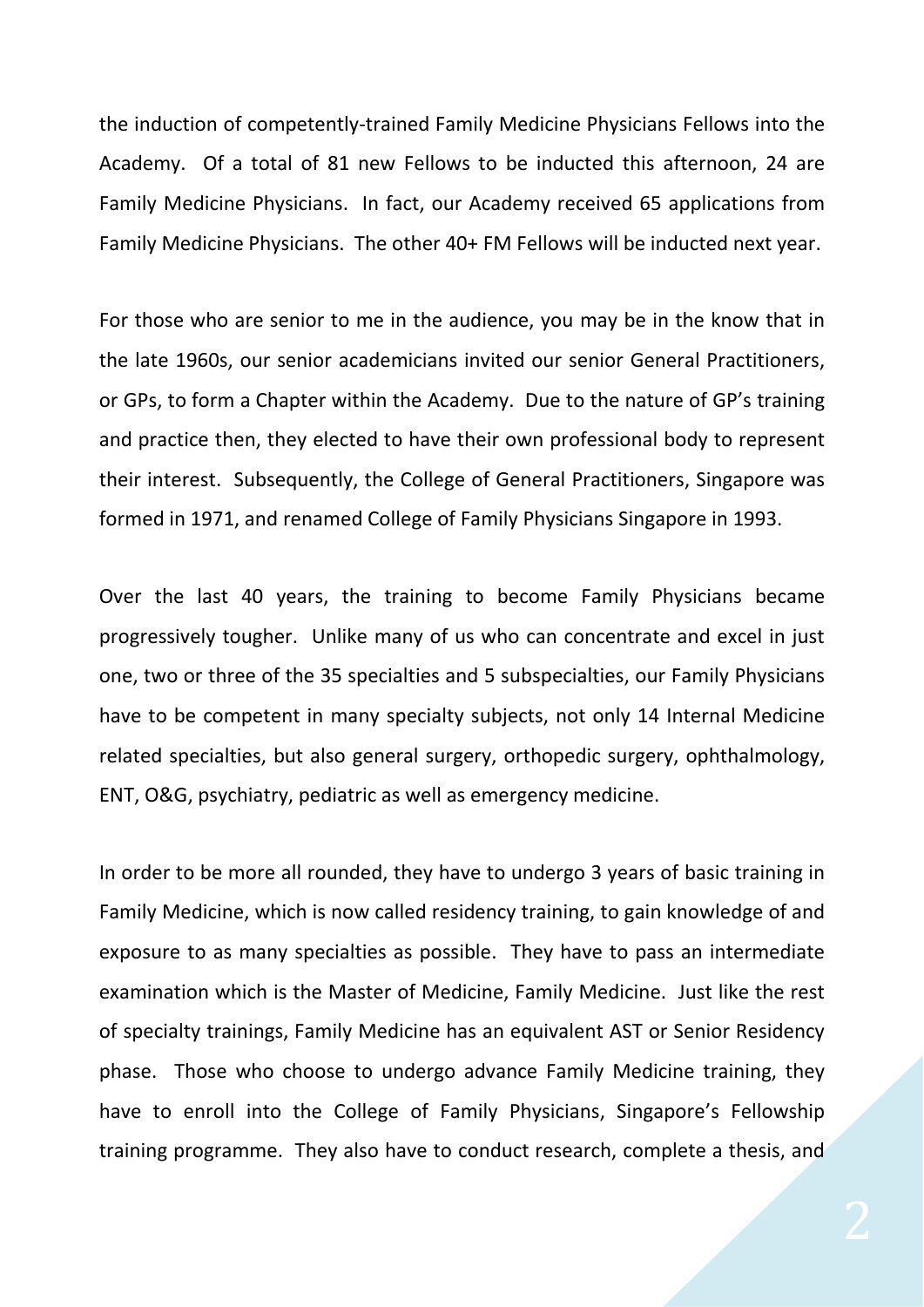pass the Family Medicine Fellowship Examination which includes assessment of clinical competencies, teaching pedagogy and research methodology.

Based on training and assessment criteria, these Family Medicine Physicians have already fulfilled the entry criteria to be Fellows of our Academy. However, I wish to point out that Family Medicine is not only an important field of medicine in Singapore but an integral part of our healthcare system. Let me share an interesting story told by my good friend Prof. Christopher Cheng who is the audience today. As you know, he is Pro-Tem CEO of SengKang Health and SengKang Health is in charge of building SengKang General Hospital and SengKang Community Hospital, scheduled to be up and running in 2018. Chris told me this story when we discussed how we could integrate primary community care with tertiary specialist care in the northeast region of Singapore. This was how the story went.

"Two fishermen fishing by the river bank suddenly saw a person floating down the river struggling for life. They rescued him, patched him up and sent him along his way. Then came another and another and many more. The fishermen soon realized they could not simply keep rescuing people this way and decided to find out what was happening upstream which caused these people to fall into the water. When they went upstream, they found that people were often drawn to the edge of a cliff to look at the majestic river beneath, but there was no safe way for them to do this. So the fishermen worked with the community to build a fence at the edge of the cliff. There were still people who fell, but the numbers dropped significantly. "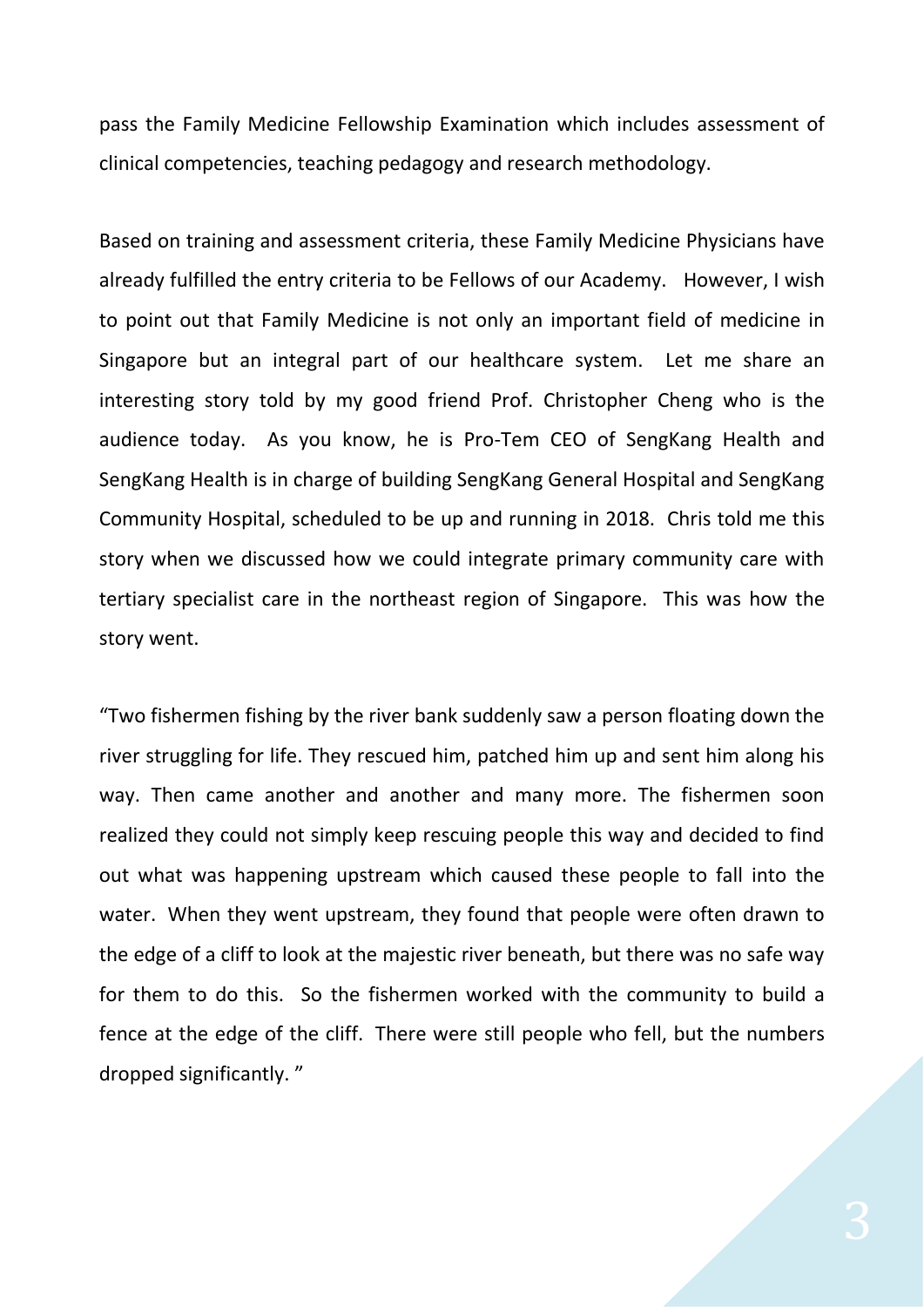The majestic river symbolizes all our good life we have in Singapore. Good life often leads to needless food intake and sedentary life style, aggravating and complicating many chronic diseases which come with longer life expectancy in our country. Through the effort of our Ministry of Health, we already have a good healthcare's safety network upstream, but more could be done to further strengthen upstream prevention, so that our downstream intervention, in acute care institutions or at tertiary care setting, could be better utilized and optimized.

To have highly trained Family Medicine Physicians in our Academy's family is a logical move and long overdue. I am glad to be at the right place and the right time, to work with A/Prof Lee Kheng Hock, President of the College of Family Physicians Singapore, and many senior Academicians including A/Prof Cheong Pak Yean, A/Prof Goh Lee Gan and Dr Lee Suan Yew, to facilitate the creation of the Chapter of Family Medicine Physicians within the Academy. I look forward to have a stronger collaboration between the Academy and the College of Family Physicians, Singapore, through this newly formed Chapter.

For the new inductees, please accept my heartiest Congratulations! You are now truly part of us, helping the Academy to preserve and advance our medical profession! You may have worn the academic gown quite a while ago when you obtained your basic and postgraduate degrees, but to wear the Academy's gown at this induction comitia serves to remind you that you need to remain academic in your life-long medical learning journey.

As specialists in your own field and Fellows of the Academy, I have no doubt you will maintain your clinical competencies by actively taking part in your continuing professional development programme. What you need to pay particular